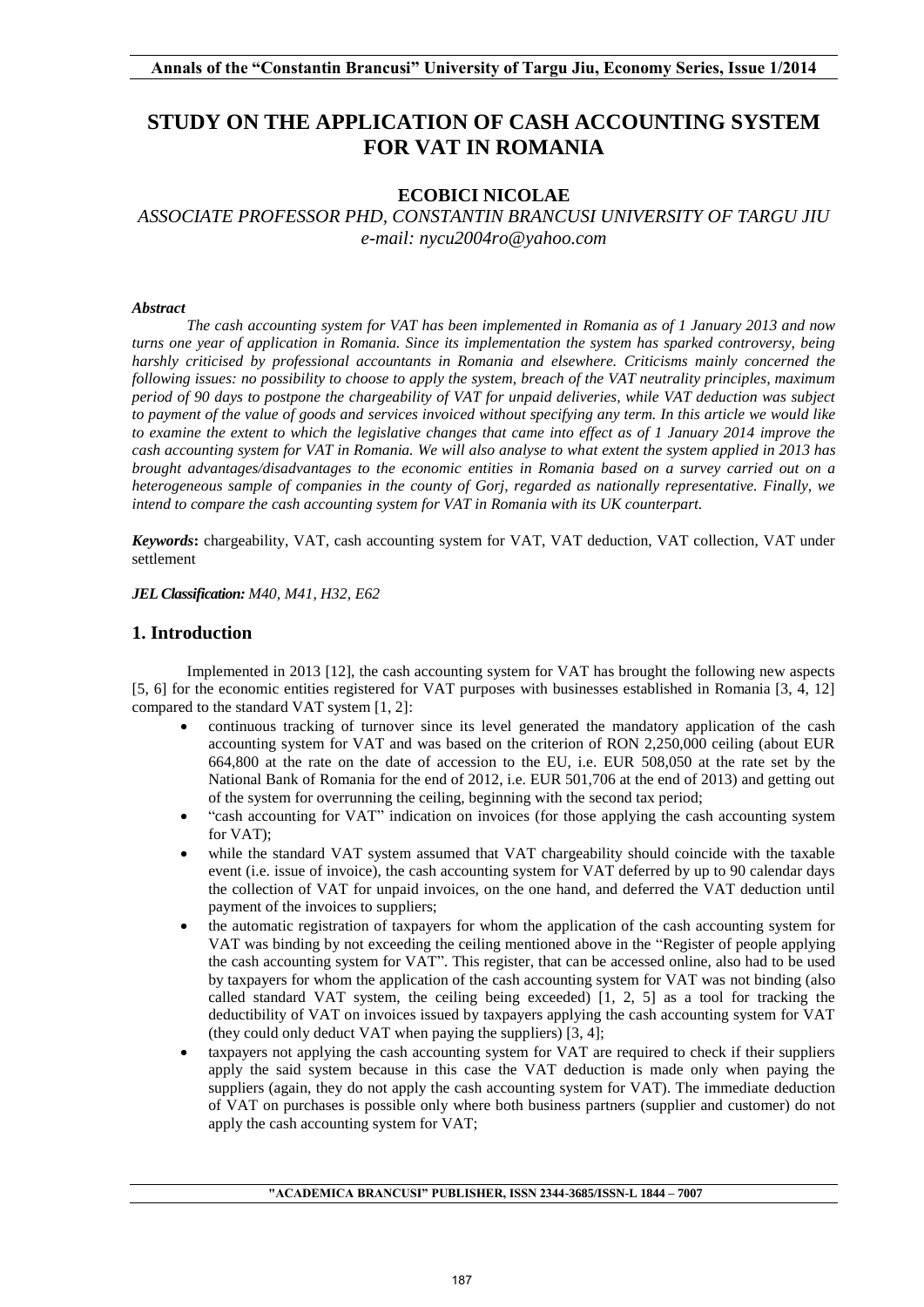- amendment of the Form 300 (type 301 "Monthly VAT return" and 302 "Quarterly VAT return") for all taxpayers (VAT deferred on collection/deduction was recorded in a separate return as undue VAT for both deliveries and acquisitions);
- in terms of administration and accounting, the application of the cash accounting system for VAT generated an extra effort for the professional accountants responsible for bookkeeping [5, 6, 7]. The drawbacks were major as they were generated by higher administrative costs (VAT deduction was subject to payment of debts to suppliers and the chargeability of output VAT depended on customers' collection including on the transactions treated as collection [5]. However, they had to manage new forms of VAT journals and VAT returns). Finally, the professional accountants had to check for each invoice recorded if the supplier/customer was registered in the "Register of people applying the cash accounting system for VAT" in order to correctly interpret the right to deduct.
- Similarly, the inspection bodies felt a strain of the control and NAFA [National Agency for Fiscal Administration] had to manage the Form 097 and the "Register of people applying the cash accounting system for VAT" (entries and deletions).

 As expected, the State was the main winner as that implementation of the cash accounting system for VAT in Romania in 2013 has mainly served its interest and the European legislation provisions were also violated [5, 9]. In addition, most taxpayers for whom the application of the cash accounting system for VAT was binding in 2013 have experienced cash flow problems and bottlenecks, the most disadvantaged are the SMEs (taxpayers not applying the cash accounting system for VAT shifted to suppliers that also did not apply the cash accounting system for VAT, in order to ensure immediate deductibility of VAT on acquisitions; the effect was devastating and small taxpayers were driven off the market) [10]. Although the cash accounting system for VAT, in semantic terms, would have meant a release of liquidity in the market, basically the only good thing it has brought was a delay of up to 90 calendar days, given that crediting was difficult through the banking system. This advantage was little felt in practice because many taxpayers who were facing financial blockage had ongoing agreements with public institutions for which the collections had delays exceeding six months, or even 12 months quite often.

 In conclusion, as expected for any European country (even if sometimes we seem to behave differently from other European countries) the cash accounting system for VAT in Romania has been improved as of 1 January 2014. These issues will be examined next.

#### **2. The cash accounting system for VAT as of 1 January 2014 in Romania**

Fortunately, the cash accounting system for VAT has been improved from 1 January 2014, and the Minister for SMEs and Tourism himself has publicly argued that the mandatory application of the cash accounting system for VAT "created distortions in the market and disadvantaged small and medium enterprises" [9, 10].

The new cash accounting system for VAT applicable in Romania after 1 January 2014 is optional and not mandatory, allowing taxpayers with annual turnover below the same ceiling (about EUR 500,000) to choose whether to apply the system or not [11].

In terms of declarative obligations, by failing to file any notice, the taxpayers will continue to be kept by NAFA in 2014 as well in the "Register of people applying the cash accounting system for VAT" (they will continue to apply the system) and the return to the standard VAT system necessarily requires the submission of a notice, i.e. the Form 097 (they will be removed from the Register as of 1st January of the next tax period).

The new cash accounting system for VAT brings another major improvement, namely the elimination of the 90 day-period. Consequently, starting with the invoices issued from 1 January 2014, the collection of VAT is deferred until receipt of the claim, at which point we can say that this system no longer distorts the principle of VAT neutrality, that is both collection and deduction of VAT shall be deferred until invoice receipt/payment (such a criticised issue for the system applied in 2013).

Next we shall make a few remarks on the implications of the changes occurring after 1 January 2014:

- getting out of the cash accounting system for VAT is optional for taxpayers who applied the said system in 2013 and who in 2013 had a turnover below the ceiling (about EUR 500,000), and it is performed by notification of NAFA at any time during 2014 (the effective removal of the Register is done as of the 1st of the next tax period);
- for those leaving the cash accounting system for VAT, the chargeability of VAT occurs on the date of full or partial receipt of the value of goods delivered/services provided on the basis of invoices issued before 31 December 2013 (the taxable event occurs before 31/12/2013). In other words, for the operations where cash accounting was applied, the same treatment will apply after leaving the cash accounting system for VAT;
- The taxpayers newly established in 2014 may choose to apply the cash accounting system for VAT (the same notice 097) and are required to apply this system until the end of 2014 (considered to be

#### **"ACADEMICA BRANCUSI" PUBLISHER, ISSN 2344-3685/ISSN-L 1844 – 7007**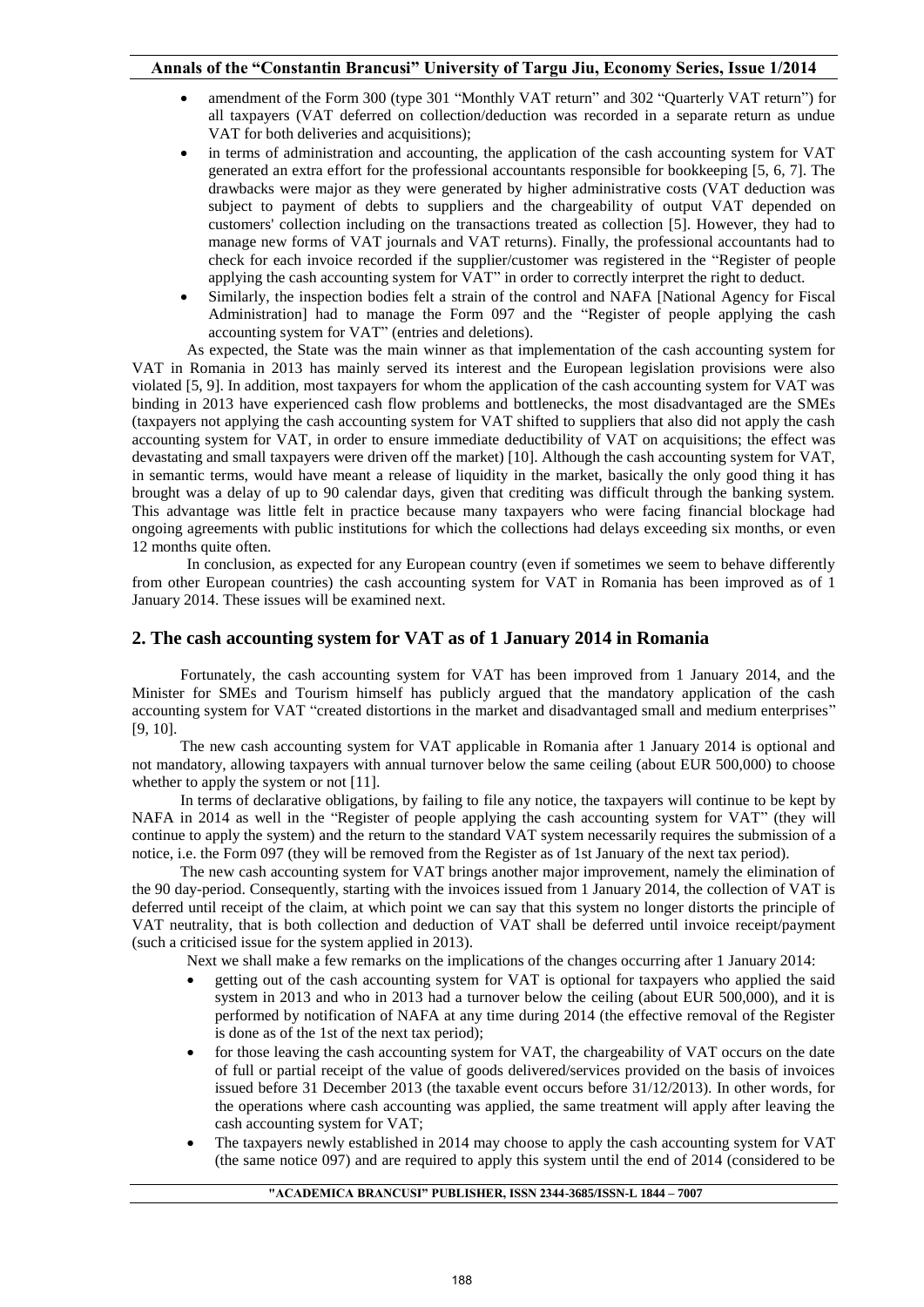### **Annals of the "Constantin Brancusi" University of Targu Jiu, Economy Series, Issue 1/2014**

the first year). Of course, if the ceiling set (EUR 500,000, i.e. RON 2,250,000) is exceeded during 2014, the normal taxation system will be used starting with the 1st of the second tax period).

# **3. Study on the application of the cash accounting system for VAT based on a survey conducted in 2013**

 In order to highlight how the cash accounting system for VAT brought advantages/disadvantages in 2013, we conducted a survey among 30 heterogeneous companies (small, medium and large) based in the county of Gorj, randomly selected and regarded as nationally representative.

 Following the activity of the 30 companies and the discussions with their representatives have revealed the following:

- the companies with activity in immaterial field (service provisions) that applied the cash accounting system for VAT and did not usually have unpaid debts (their main suppliers are included in the scope of utilities: energy, water, gas etc.) were not advantaged or disadvantaged, as the deduction of VAT has not changed substantially from the standard VAT system (applied in 2012). However, as long as the service provisions were intended for natural persons (small businesses), VAT collection was not different from the standard system as the services were paid upon invoicing or within 7 days. Where these companies, usually design, architecture and software companies, included public institutions in the customers' portfolio, they felt an advantage in applying the cash accounting system for VAT as they were able to postpone VAT chargeability by 90 calendar days. For example, given that February 2013 had 28 days, the limit of 90 calendar days for invoices issued on 01/01/2013 was 01/05/2013, and VAT to the State was to be made by 25/07/2013 for those with quarterly returns (instead of 25/04/2013), i.e. by 25/06/2013 for those with monthly returns (instead of 25/02/2013);
- the trade companies were seriously disadvantaged, particularly those selling to natural persons, as they were forced to postpone the deduction of VAT on invoices unpaid until their payment and VAT was collected at the time of sale (the value of deliveries was immediately collected from natural persons). All these companies have experienced serious cash flow problems and bottlenecks, ending in more than 70% of cases to reschedule the tax liabilities arising from increased, sometimes doubled VAT (based on debt repayment schedule file filed with NAFA);
- the production companies were also affected as they usually work on trade credit (supplier credit), a phenomenon similar to those in the trade;
- the most disadvantaged were the small companies that starting with 1 February 2013 had to replace income tax with tax on micro-enterprise income due to a turnover for 2012 between RON 220,000 (i.e. EUR 65,000 at the rate on the date of accession to the EU) and RON 287,865 (representing EUR 65,000 at the rate set by the National Bank of Romania on 31/12/2012) and that also continued to pay VAT (due to the annual turnover of over RON 220,000), while applying the cash accounting system for VAT;

#### **4. The UK cash accounting system for VAT**

Since 2014 the cash accounting system for VAT applicable in Romania is much improved over the original version applied in 2013. For comparison, we shall outline next some aspects of the same system that applies in the UK [8]:

- VAT chargeability is given by the date of invoice receipt/payment (as in Romania);
- the cash accounting system for VAT is optional in the UK (as in Romania)
- the ceiling used in order to be able to use the cash accounting system for VAT is 1,350,000 pounds in UK, representing approximately RON 7,250,000 at the rate set by the National Bank of Romania on 31/12/2013 for GBP (compared to RON 2,250,000 in Romania). Note that this ceiling is anticipated for the next fiscal year (in Romania the ceiling refers to the turnover of the previous calendar year);
- the cash accounting system for VAT can be used (only in the first year of application) until a turnover of GBP 1,600,000 is achieved (approximately RON 8,600,000 at the rate set by the National Bank of Romania on 31/12/2013) by UK taxpayers (there is nothing similar for Romania);
- the UK taxpayers may opt for the cash accounting system for VAT if: they have outstanding debts of VAT, have been convicted for offences within the scope of VAT or have been penalised for tax evasion over the last year and when the turnover of the previous year exceeds GBP 1,350,000 (in Romania, the taxpayers convicted for tax evasion offences are punished automatically by withdrawing the VAT payer code and the ceiling for the previous year is RON 2,250,000 = about GBP 418,000 or EUR 500,000 at the rate set by the National Bank of Romania on  $31/12/2013$ ;

**"ACADEMICA BRANCUSI" PUBLISHER, ISSN 2344-3685/ISSN-L 1844 – 7007**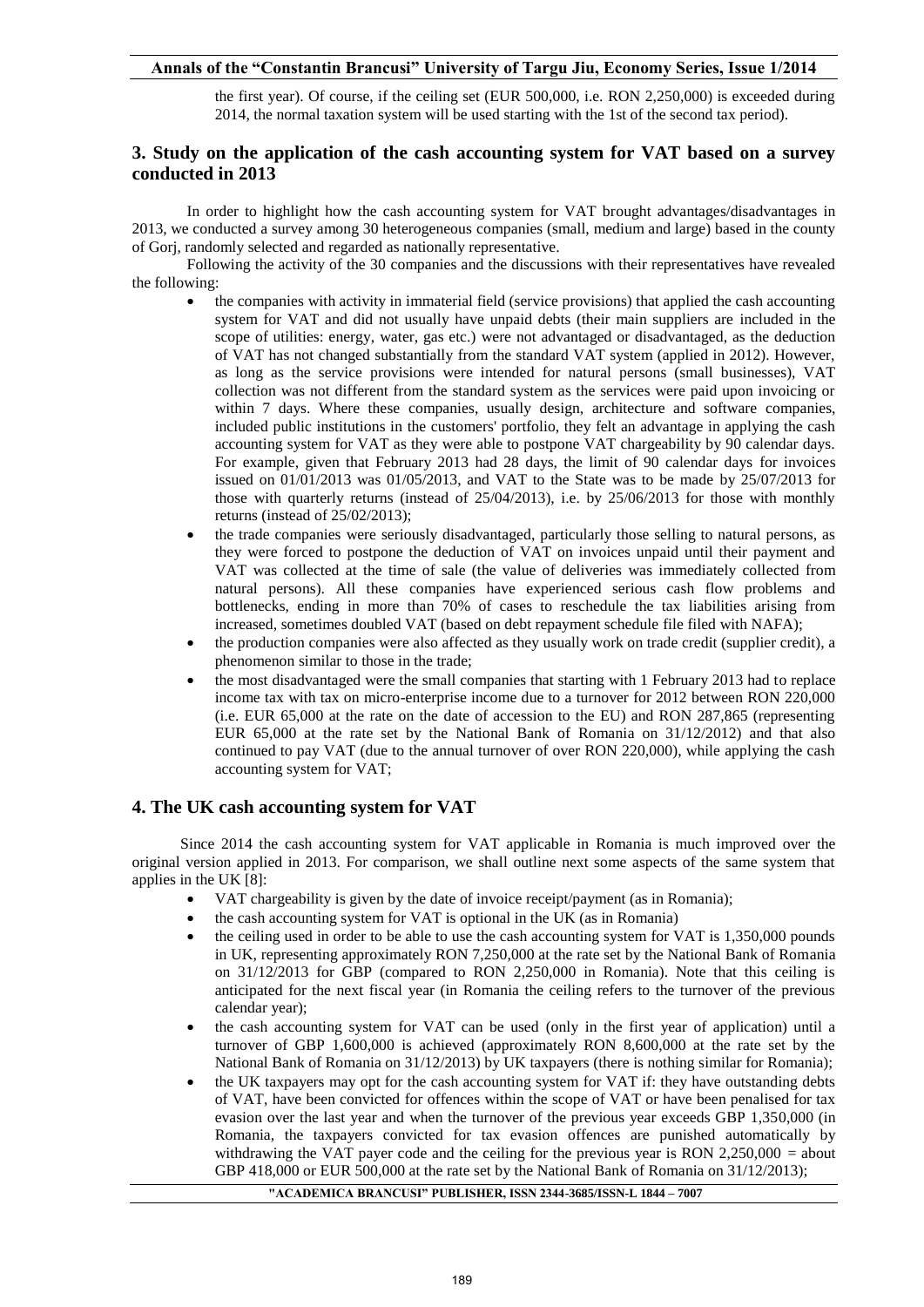- in the UK, even when the cash accounting system for VAT is applied, the standard VAT system is used for the following operations: deliveries/acquisitions of goods in leasing, rental, respectively from other EU countries; the removal of goods from a customs warehouse or free zone; for invoices issued with due dates higher than 6 months; invoice issue before the supply of goods or services (in Romania the exceptions relate to: acquisitions of goods/services for which the reverse charge applies; intra-Community acquisitions of goods; imports);
- in the UK taxpayers may opt for the cash accounting system for VAT without notifying the tax authority. The cash accounting system for VAT is applied from the beginning of any tax period if the taxpayers are already registered for VAT (observing the ceiling mentioned above), respectively for those who are registered for VAT from the date of registration as VAT payers;
- in UK, the cash accounting system for VAT may be left by choice (voluntarily) without notifying the tax authority at the end of any tax period. The cash accounting system for VAT may be reapplied at any time, by choice, without notice, from the beginning of a tax period;
- the records of unpaid suppliers and uncollected customers must be performed faithfully by the UK taxpayers (like in Romania).

### **5. Conclusions**

The remediation of the most criticised issues concerning the regulation of the cash accounting system for VAT in Romania as of 01/01/2014 is a sign of normality for Romania. The possibility of opting for the cash accounting system for VAT and elimination of the due date to collect VAT are major improvements. From this point, this system applied in Romania is similar to that used in other EU countries (UK, Poland, etc.).

The standard VAT system requires:

- VAT collection for any invoice issued, even if it is not paid by the client;
- VAT deduction for any invoice received, even if the supplier remains unpaid.

The cash accounting system for VAT requires:

- postponement of VAT collection for any invoice until the date of payment by the customer. If the invoice is never paid by the customer (the following are similar to collection: compensation, payment in kind, assignment of receivables, the use of payment instruments [3]) then VAT is no longer collected (it is not due to the state);
- VAT deduction for any invoice received, only on the date of payment to the supplier.

 Without resuming the disadvantages created by the application in 2013 of the cash accounting system for VAT in Romania as originally regulated [8] (improperly named at that time, as the collection disregarded receipt if it exceeded the period of 90 calendar days), we shall dwell on a few pros and cons for the improved system (with effect from 01/01/2014).

 Thus, the arguments in favour of the option of applying this system by the Romanian taxpayers (with a previous turnover lower than the ceiling of about EUR 500,00) include the possibility of achieving a better estimate of the cash-flow, especially in situations where there are claims with cumbersome and lengthy collection. Thus there are no more bottlenecks arising from contractual relationships with public institutions that are among the customers with extremely cumbersome and delayed settlement.

 The major disadvantage of applying the cash accounting system for VAT in Romania as of 2014 is that VAT may be deduced only when paying the suppliers. This should be taken into account by taxpayers who mainly use the supplier credit when they choose to apply the cash accounting system for VAT. However, for the newly created taxpayers, the application of the cash accounting system for VAT may also mean giving up the deduction of VAT on the purchase of inventories, machinery and other procurement required for the start of business, until the actual payment thereof.

#### **6. References**

[1] \*\*\* Ordinance No. 3 of July 27, 1992 on VAT, republished in the Official Gazette, Part I No. 3 of January 11, 1995, entry into force: 11/01/1995

[2] \*\*\* Law no. 571/2003 on the Tax Code, updated version until 21/01/2014

[3] \*\*\* Guide of November 19, 2012 on the application of VAT cash accounting system, published in the Official Gazette, Part I No. 792 of January 26, 1995, entry into force: 01/01/2013

[4] \*\*\* Methodological standards of the Guidelines on the application of VAT cash accounting system,  $16^2$ , par. (18)

[5] **Ecobici N**, WHO BENEFITS FROM THE VAT CASH ACCOUNTING SYSTEM IN ROMANIA AS OF JANUARY 1, 2013?, Annals of the "Constantin Brancusi" University of Targu Jiu, Economy Series, Issue 1/2013, pp. 88-91

[6] **Paliu-Popa L., Ecobici N.**; System of VAT Payable upon Receipt – Facility or Burden?; WSEAS Brasov June 2013, Advances in Accounting, Auditing and Risk Management; pp. 70-74; 2013

**"ACADEMICA BRANCUSI" PUBLISHER, ISSN 2344-3685/ISSN-L 1844 – 7007**